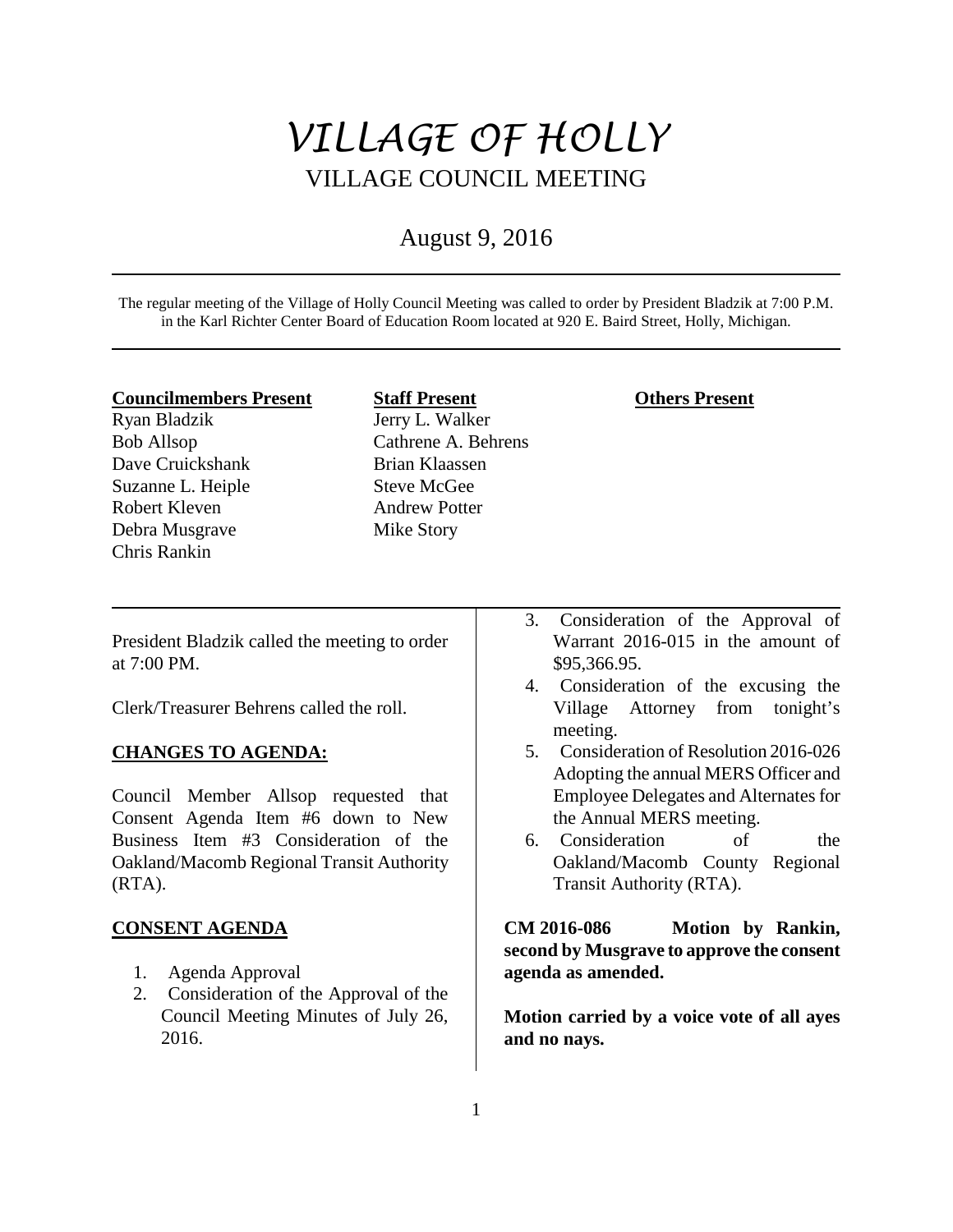#### **PUBLIC COMMENT**

Patrick Feeney, 210 Franklin, stated he doesn't know where to begin but he doesn't know how many are aware of an incident he had last Thursday at Village Offices and he thinks that it goes to the root of one of the things that you are considering tonight and it involves a Fire Employee commenting to Mr. Potter that he could look into it because he is the Assistant Village Manager. He was directed to talk to the DDA Director and he stated that the Council was his representative and he wonders why that comment was made and why. He looked in the minutes of July and there was no discussion about the situation being dire and he contacted Brian Feldman from Snap Fitness and they talked and what he explained to him is that the DDA is a little bit restricted on his funds and they want to retain Mr. Potter but he seemed to think it was a money issue which would help the DDA retain Mr. Potter. If we are looking at it that way to keep Mr. Potter in that position, why don't we take that \$4,000 and give it to the DDA and have them structurally fix this. In the future if Mr. Potter is still gone and the position is still there, who does the hiring. If the DDA does the hiring, he doesn't think that is acceptable. Because of the behavior that he has seen at the Village and these crazy rumors he was talking to someone about the Village Manager and they stated this was just a prelude to the Manager taking over the Chief of Police position.

#### **OLD BUSINESS**

**#1. Consideration of the position of Assistant Village Manager/Community Development Director.**

President Bladzik stated the position will remain a DDA employee under the TIF capture so the position would be hired under the same process. The qualifications of planning and zoning would be a part of that and he would assume that a member of Village administration would be a part of the hiring team as well. In the last hiring process there was a representative from Oakland County Main Street, himself as the Village Representative and the DDA Chairperson. He stated that the DDA Chairperson Dick Rossell and the DDA Secretary Lisa Clark were both present and turned the floor over to Mr. Rossell.

Dick Rossell, 512 E. Maple stated this idea was borne out of non-other than coming up with a collaboration between the Village and the DDA to fill an area, particularly in the Planning area. The idea is to create a position going forward to try and build a rapport between the two boards, Andy, besides us being an award winning DDA, he also won the DDA Director of the Year award from Oakland County this year. The board thought that they wanted to give him a little more, he was hired on a slim budget, and we kind of want to reward him. He is being taken from a contract employee and provided a slight benefit by paying into social security and picking up the taxes. We thought that if we could share some services, that the Village could kick in the money to make it happen as a Village employee. They think it can be a good opportunity going forward for the Village and he thinks that it is a sound balance thing as opposed to going out and spending \$50,000 to put someone in that position. At the DDA Board Meeting last night they figured out it would be approximately 13 hours per month worth of time.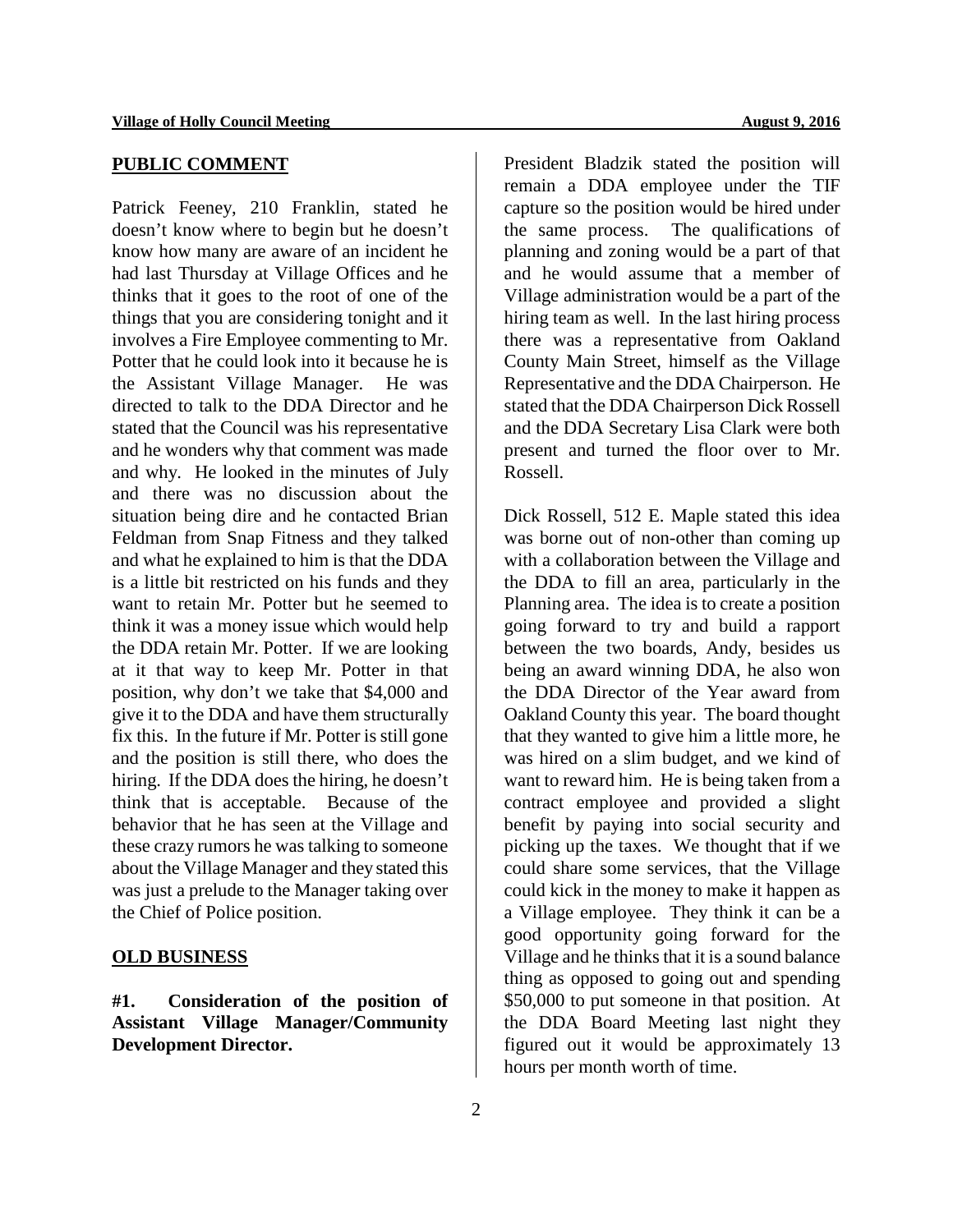Council Member Allsop asked that when the Village Manager is out of who would be in charge of the Village, would that be Mr. Potter.

President Bladzik stated that is a decision of Council and historically the Village has rotating between the Village Clerk/Treasurer and the DPW Director and the council would make the decision at the time of recommendation.

Manager Walker stated that Andy would report back through his office primarily on planning and zoning.

Council Member Heiple asked if the previous DDA Directors were Village employees.

President Bladzik stated they were not, they were employees of the DDA. He stated that Ms. Ponsart was a payroll employee as well as Ms. Perrault.

President Bladzik stated that just for clarification he would like to point out that the only purview of the council is to consider the budget amendment necessary to fund this position for the remainder of the budget year. Village administration has the right to handle the planning and zoning duties as they see fit as that is a duty of the day-to-day functions of the Village and not the council as the legislative body.

Council Member Musgrave stated she would like to

Lisa Clark, 602 S. Broad stated that she just wants to say she has been on the board quite a while and worked with several different DDA

Directors and Mr. Potter is far and above other DDA Director's we have had. Our payroll is limited by our TIF capture, and she was a member of the committee that reviewed all of the applications that came in and in the past there were people in there who were not qualified. There wasn't anyone who applied for the salary we could offer. When the DDA received Mr. Potter's application they liked him. Andy has done a wonderful job for all of them, he is there. If they need something he finds it out; they have moved forward more since they have had Mr. Potter and they are on a wonderful path. We are a great place to live and work and she wants to see us keep Andy because he is such as asset. Mr. Potter does a wonderful job and if this combination will allow us to pay him more, we really owe him. Let's continue to move forward and keep everything on the upswing.

#### **CM 2016-080 (Meeting 7/26/2016)**

**Motion by Allsop, second by Rankin to approve the establishment of the Assistant Village Manager/Community Development Director as presented in the council packet.**

Council Member Heiple she has heard the positives of this position and asked if there were any negatives.

President Bladzik stated that he thought the change in the overtime laws might be challenging but that is something that can be managed.

Council Member Kleven stated his only problem is with the job title. As the Assistant Village Manager it sounds like his hands are in everything and if it is just planning and zoning why can't it just be Community Development Director.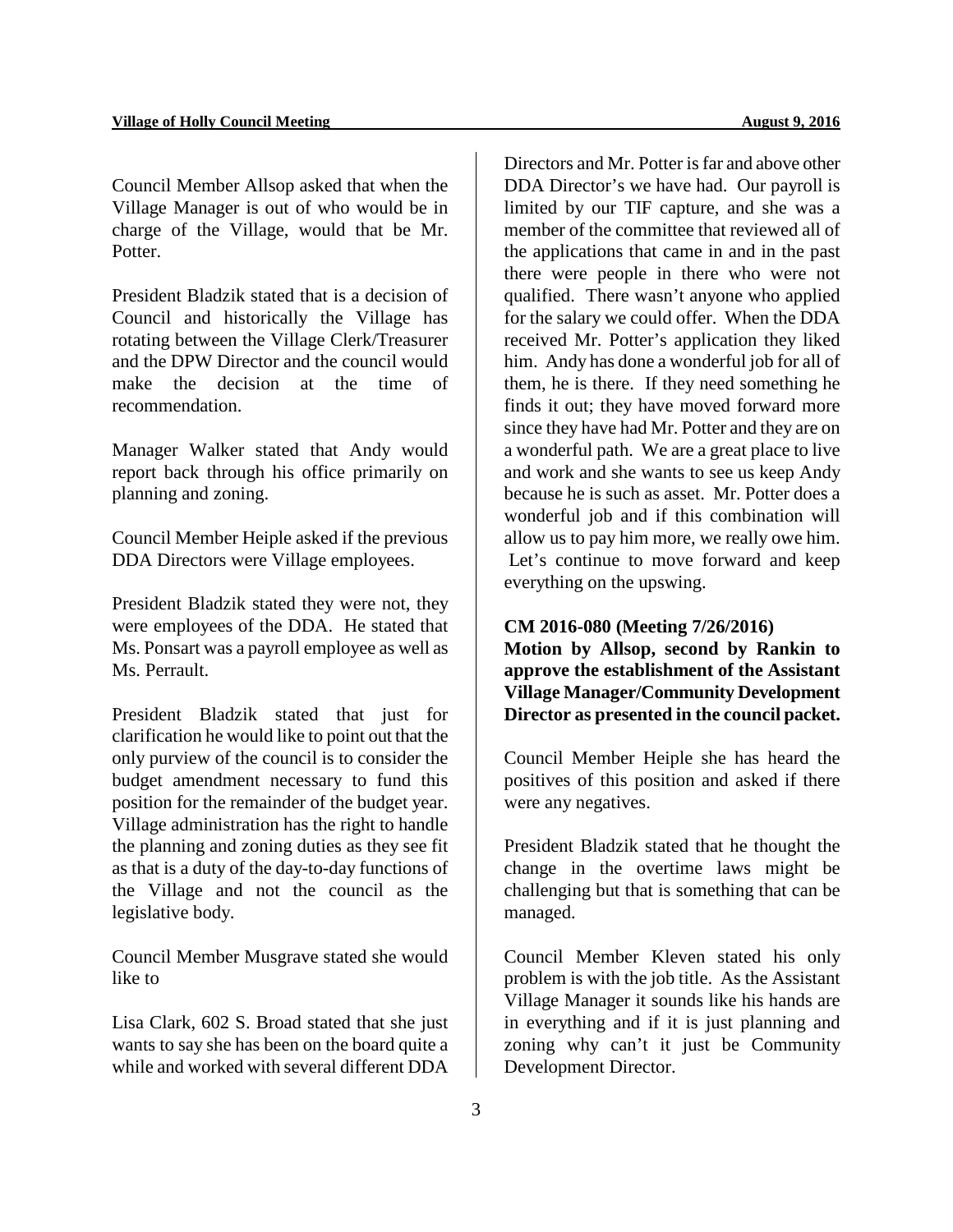Manager Walker stated that around town this title is not a big deal but when he is attending regional activities and meetings on community development, it provides that higher level of authority for the Village that would be important.

# **Roll call vote was as follows:**

**Voting for: Cruickshank, Heiple, Musgrave, Rankin, Allsop, Bladzik Voting against: Kleven Absent: None Motion carried.** 

#### **NEW BUSINESS**

**#1. Consideration of Ordinance #444 Adoption of the Village of Holly revised, amended, restated, codified, and compiled Village Ordinances.**

**CM 2016-087 Motion by Bladzik, second by Musgrave to adopt Ordinance #444 Adoption of the Village of Holly revised, amended, restated, codified and compiled Village Ordinances.**

# **Motion by Musgrave to waive the reading of the ordinance.**

President Bladzik stated during the 2014-2015 budget process Village staff identified a pair of vendors and recommended that American Legal Publishing be contracted with to codify the Village Ordinance. American Legal took all of our ordinances, re-organized them and did an analysis of inconsistencies and provided this analysis to Village staff. Through that process the ordinances were sent to the Charter and Ordinance Committee and those recommendations were forwarded onto American Legal Publishing for final printing.

Clerk/Treasurer Behrens stated that before the Council is the binder prepared by American Legal Publishing which contains the newly codified ordinances for the Village of Holly. Attorney Gildner prepared Ordinance #444 for the adoption of this codified ordinance as presented. Authorization of the ordinance will allow staff to publish notice in the paper of the newly adopted ordinance and 30 days after publication, this new codified version will take effect.

#### **Roll call vote was as follows:**

**Voting for: Heiple, Kleven, Cruickshank, Musgrave, Rankin, Allsop, Bladzik Voting against: None Absent: None Motion carried.** 

**#2. Consideration of the Franchise Agreement between the Village of Holly and Comcast of Flint, Inc.** 

**CM 2016-088 Motion by Musgrave, second by Rankin to approve the franchise agreement between the Village of Holly and Comcast of Flint, Inc. and authorize the Village President to execute the agreement.** 

Clerk/Treasurer Behrens stated that presented for council review is the proposed franchise agreement provided by Comcast of Flint. The agreement has been reviewed by the Village Attorney and the rate structure afforded to the Village remains unchanged from the previous agreement thereby resulting in no increases being passed onto our Comcast customers here in the Village.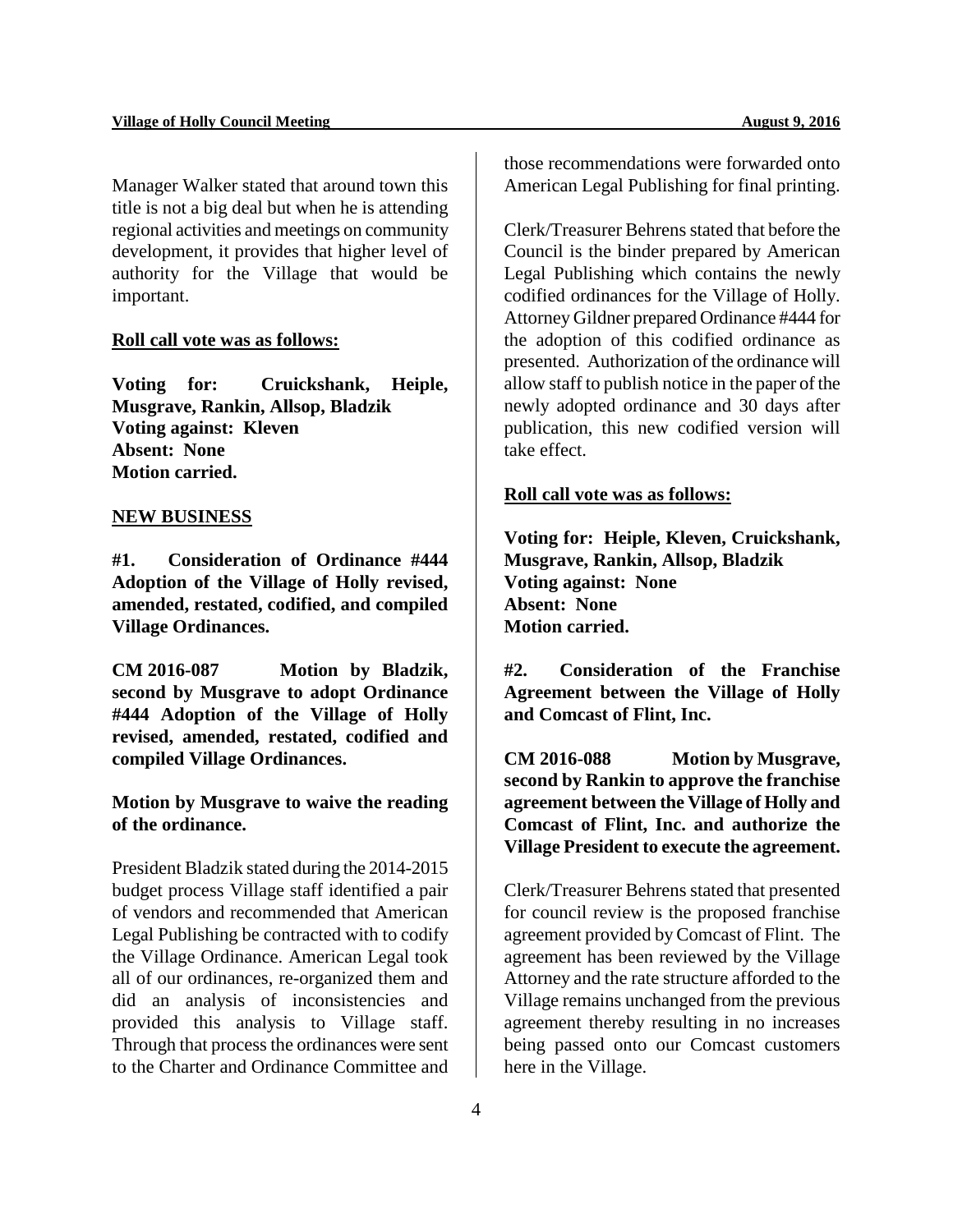**Motion carried by a voice vote of all ayes and no nays.**

# **#3. Consideration of the Oakland/Macomb County Regional Transit Authority (RTA)**

Council Member Allsop stated he read this over and asked if they put this transit in would they use our old railroad tracks and come downtown like they do in Detroit?

President Bladzik stated that won't affect us.

Council Member Allsop asked what this would do for us.

President Bladzik stated the rural townships that reach the edges of the County will not have the same direct benefits if you are in Detroit or Birmingham.

Council Member Allsop stated they want to put this on the ballot and if we let this go through God only knows what they really are going to do.

Clerk/Treasurer Behrens stated that this matter is already on the ballot and that this information was provided just as informational only. The matter will be decided in the November 2016 election.

#### **REPORTS**

#### **Village Manager**

Manager Walker stated we have copies of L. Brooks Patterson's information on the RTA. In the administrative staff report there are a couple of items he would like to bring their attention to. On August  $31<sup>st</sup>$  the Alzheimer Awareness is being held downtown which is sponsored by the Holly Car Show. During the sesquicentennial the Holly Moose has agreed to provide a beer tent and hot dogs

The job posting has been completed for the Communications Officer and it should hit the job boards at the MML, Oakland University, Michigan State, U of M and various other job boards.

Council Member Cruickshank asked the status of the audio in here.

Manager Walker stated that the vendor is waiting on parts and it very well could and should be installed by the next meeting.

#### **Village Attorney**

Excused

# **Clerk/Treasurer**

No report

#### **BOARDS AND COMMISSIONS**

Council Member Kleven stated the community coalition did not meet in July but they are still looking for sponsors for the color run in September.

Council Member Rankin stated there was a scheduled sent out for community play date.

Council Member Heiple stated there was a regular meeting on July  $27<sup>th</sup>$  at which the rezoning of Maple Street was postponed to August  $24<sup>th</sup>$ . Gary Okonski was selected as the Chairperson and Nick Pohl as Vice-Chair.